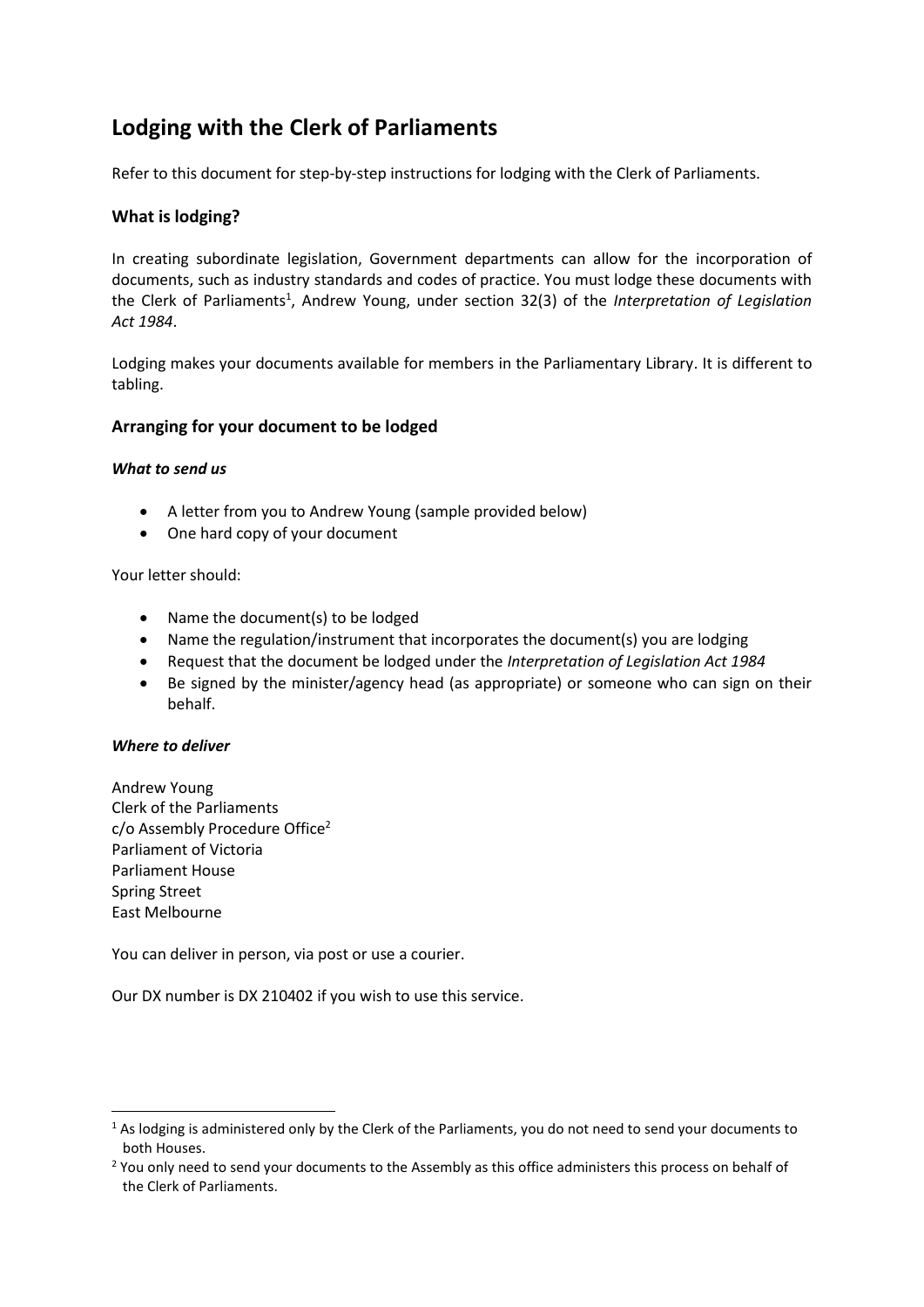## **How do I know my document has been lodged?**

The Procedure Office processes lodgement on behalf of the Clerk. We will acknowledge receipt of the document(s) by sending a letter to your department.

### **What happens after the document is lodged?**

Your documents will be stored in the Parliament Library and made available for members and parliamentary staff.

After lodging with the Clerk of Parliaments, you have other requirements to meet. See section 32(3) of the *[Interpretation of Legislation Act 1984](https://www.legislation.vic.gov.au/in-force/acts/interpretation-legislation-act-1984)* and our [guide to](https://new.parliament.vic.gov.au/contentassets/8cf894ec29e84248bdc8edca161d1308/guide_to_tabling.pdf) tabling.

#### **Contact us**

Assembly Procedure Office [assembly@parliament.vic.gov.au](mailto:assembly@parliament.vic.gov.au) ph 9651 8559

Last updated: 14 June 2022